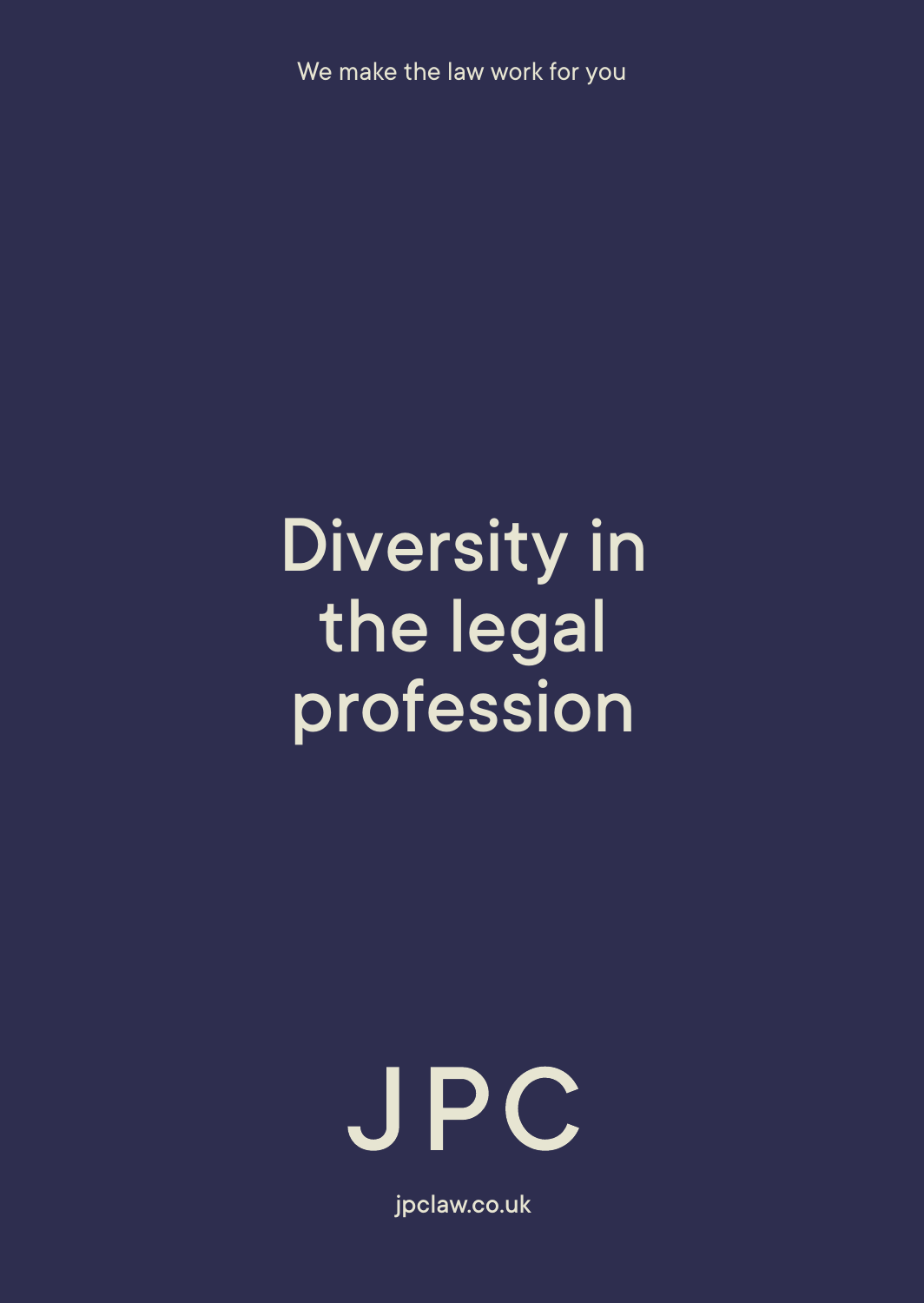### JPC is committed to providing equal opportunities in the provision of services to clients and in the use of external services.

This means that our clients and suppliers will receive equal treatment regardless of sex (including gender reassignment), sexual orientation, race, colour, ethnic origin, nationality, disability, marital status, caring or parental responsibilities, age, or beliefs on matters such as religion and politics.

Similarly we are proud of our diverse team. JPC participate in the Solicitors Regulation Authority annual "Diversity in the Legal Profession" survey and all our colleagues were invited to participate in this voluntary survey in July 2021.

What is presented here, are the stand-out questions and relevant answers and statistics from a cross section of 31 employees.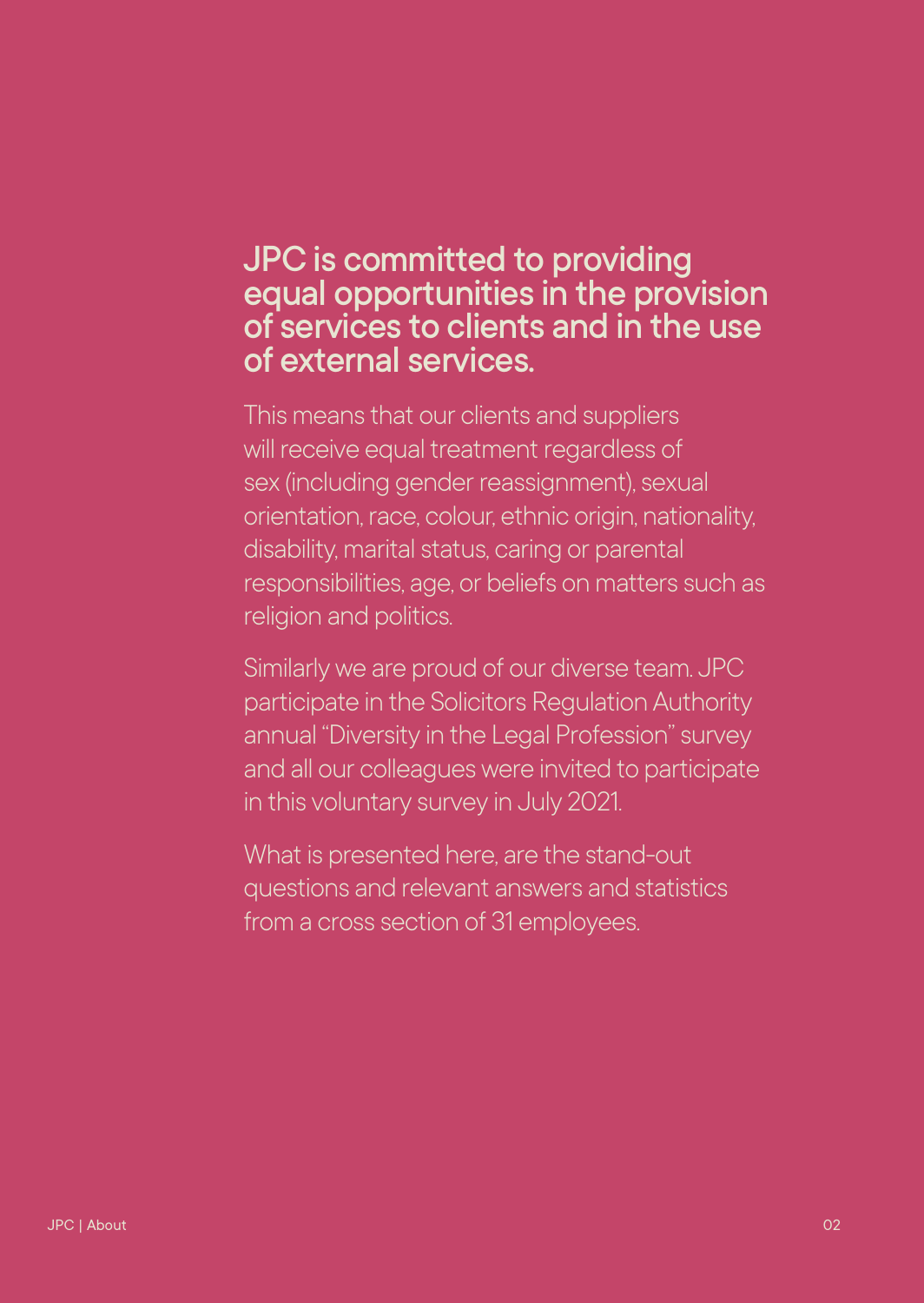## JPC staff age category



JPC staff gender



11

JPC | Gender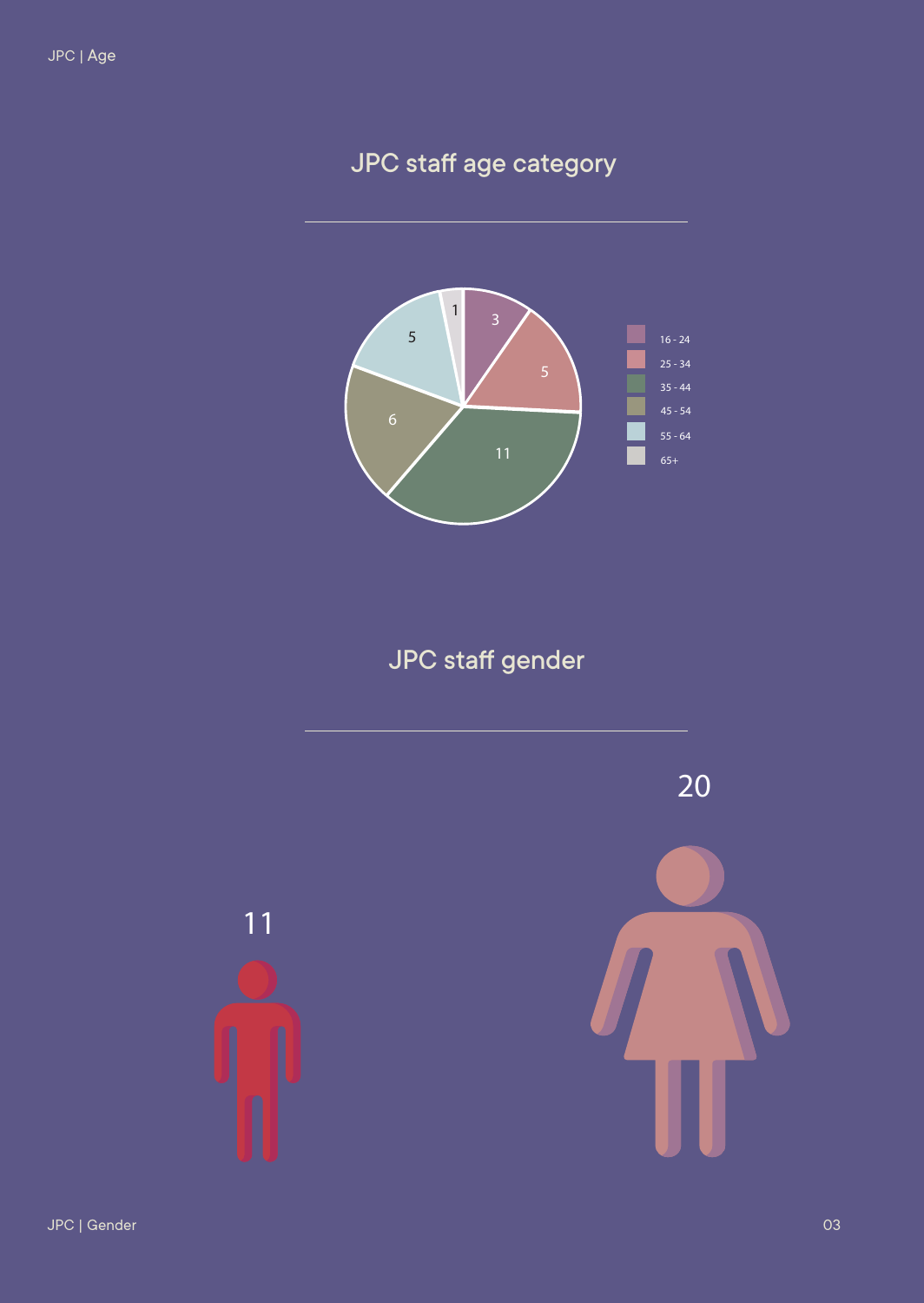

#### JPC staff ethnicity



### Range of schooling attended by JPC staff between the ages of 11 and 16 years of age

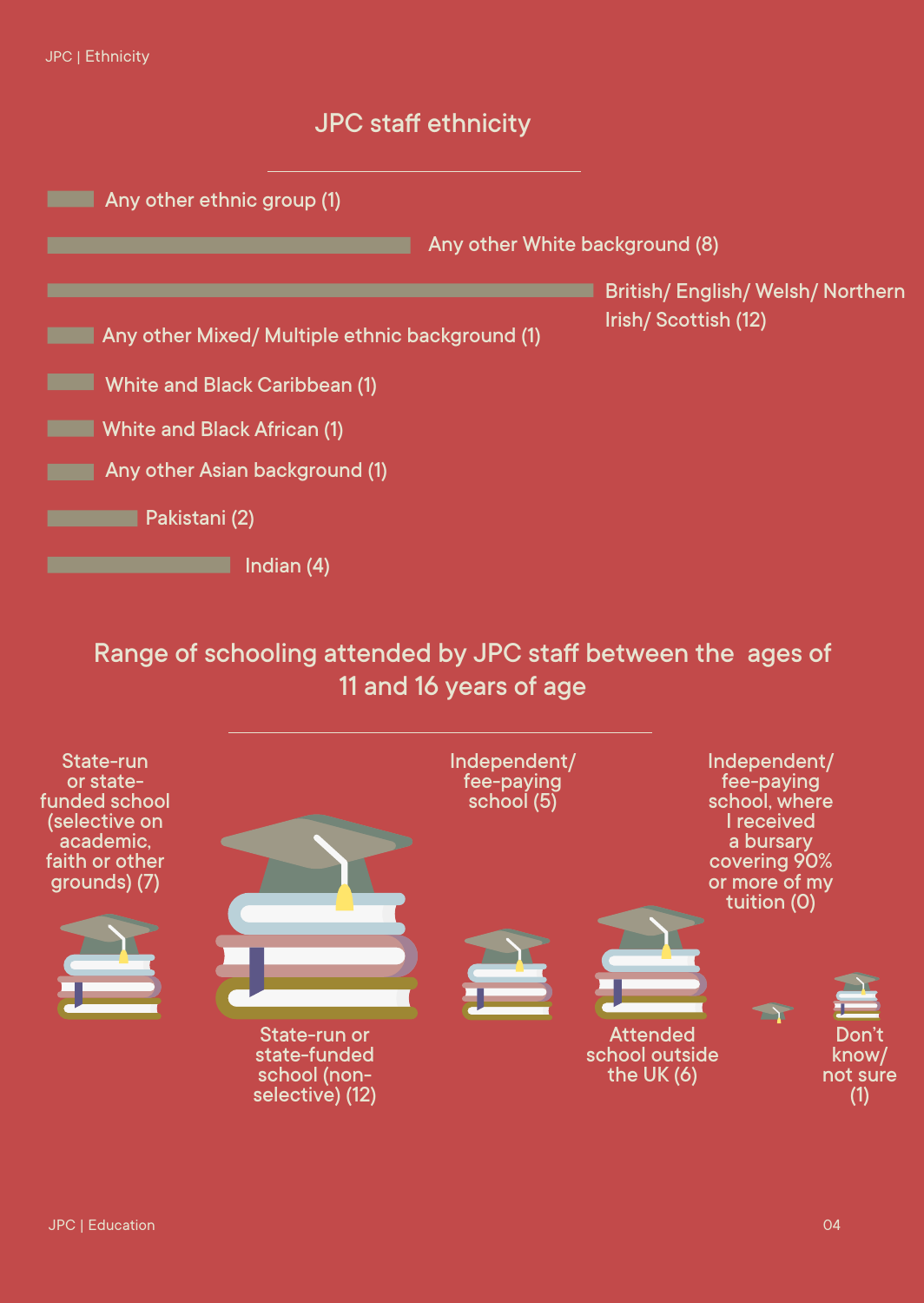In line with Data Protection rules, the reported data is summarised to ensure that no individual can be identified.